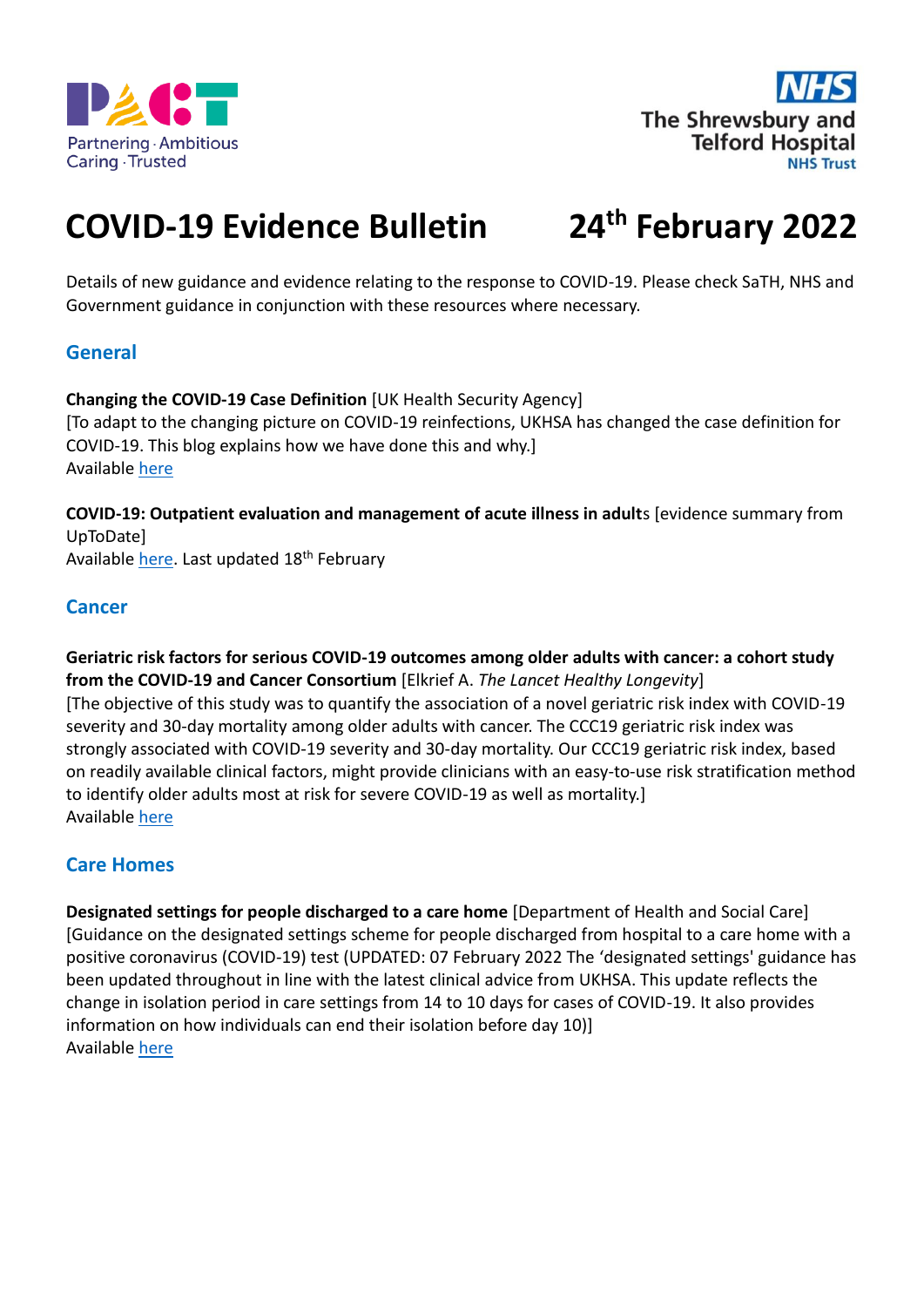### **Convalescent Plasma**

**High-titre methylene blue-treated convalescent plasma as an early treatment for outpatients with COVID-19: a randomised, placebo-controlled trial** [Alemany A. *The Lancet Respiratory Medicine*] [Convalescent plasma has been proposed as an early treatment to interrupt the progression of early COVID-19 to severe disease, but there is little definitive evidence. Convalescent plasma has been proposed as an early treatment to interrupt the progression of early COVID-19 to severe disease, but there is little definitive evidence.] Available [here](https://www.thelancet.com/journals/lanres/article/PIIS2213-2600(21)00545-2/fulltext)

#### **Diabetes**

**Does metformin affect outcomes in COVID-19 patients with new or pre-existing diabetes mellitus? A systematic review and meta-analysis** [Ganesh A. *British Journal of Clinical Pharmacology*] [Poor outcomes in COVID-19 patients with DM can be attributed to inadequate glycaemic control and weakened immune responses. Metformin has multiple effects that can improve outcomes in patients with DM and our findings highlight a possible role of its use. However, robust randomised trials are needed to thoroughly assess its use.] Available [here](https://bpspubs.onlinelibrary.wiley.com/doi/10.1111/bcp.15258)

# **Drug Therapy**

**Efficacy and safety of baricitinib plus standard of care for the treatment of critically ill hospitalised adults with COVID-19 on invasive mechanical ventilation or extracorporeal membrane oxygenation: an exploratory, randomised, placebo-controlled trial** [Ely EW. *The Lancet Respiratory Medicine*] [In critically ill hospitalised patients with COVID-19 who were receiving invasive mechanical ventilation or extracorporeal membrane oxygenation, treatment with baricitinib compared with placebo (in combination with standard of care, including corticosteroids) reduced mortality, which is consistent with the mortality reduction observed in less severely ill patients in the hospitalised primary COV-BARRIER study population.]

Available [here](https://www.thelancet.com/journals/lanres/article/PIIS2213-2600(22)00006-6/fulltext) [NHS OpenAthens account required]

#### **Education and Training**

**Active methodologies association with online learning fatigue among medical students** [de Oliveira Kubrusly Sobral JB. *BMC Medical Education*] Available [here](https://bmcmededuc.biomedcentral.com/articles/10.1186/s12909-022-03143-x)

#### **Effectiveness of non-bedside teaching during the COVID-19 pandemic: a quasi-experimental study**  [Heitmann H. *BMC Medical Education*]

[The COVID-19 pandemic poses a huge challenge for clinical teaching due to contact restrictions and social distancing. Medical teachers have to balance potential risks and benefits of bedside teaching, especially in course formats intended to foster practical clinical skills. In this context, we aimed to address the question, whether presence-based teaching formats without patient involvement are suitable to teach practical skills.]

Available [here](https://bmcmededuc.biomedcentral.com/articles/10.1186/s12909-022-03141-z)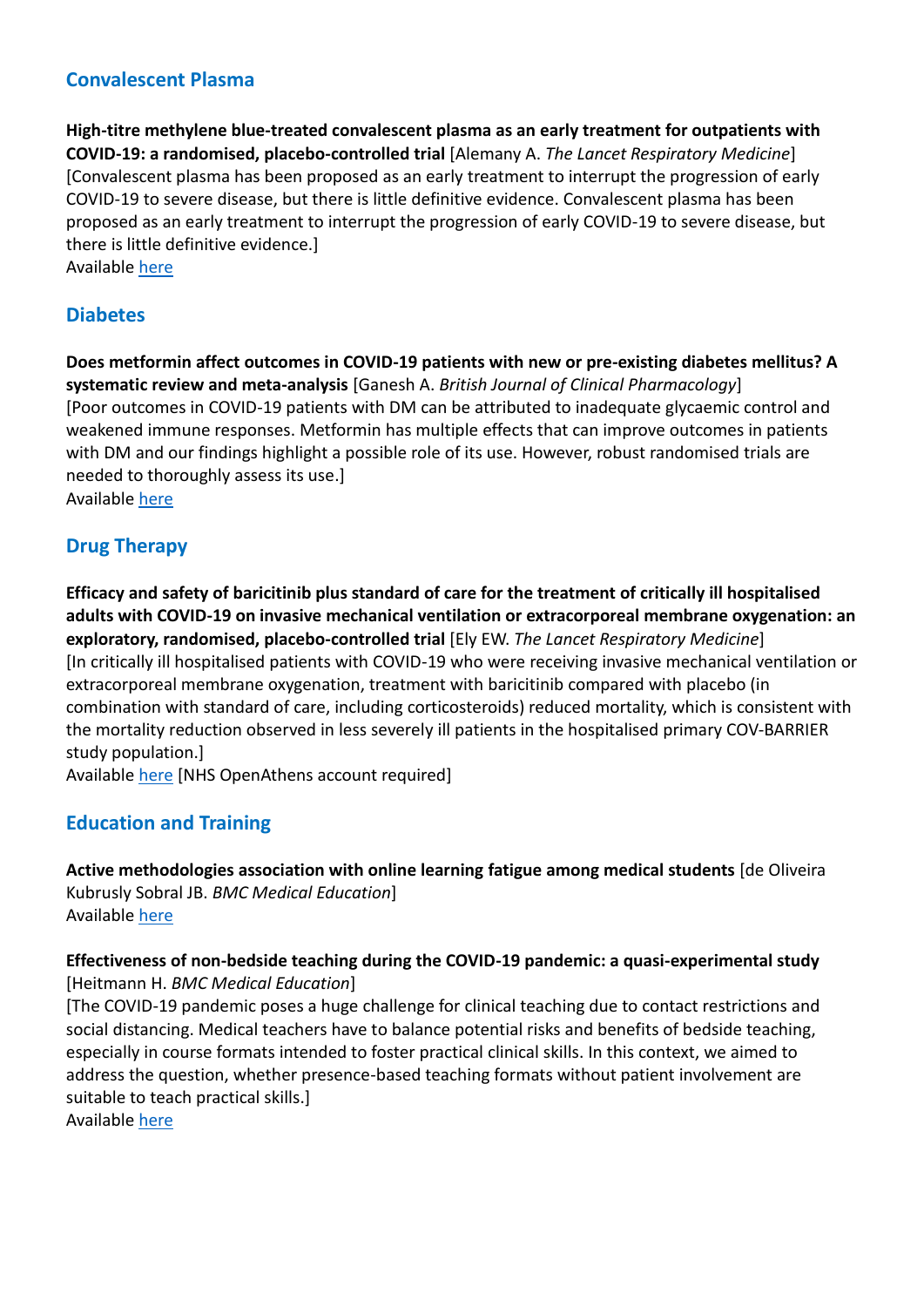# **The psychological effects of working in the NHS during a pandemic on final-year students: part 2** [Kane

#### C. *British Journal of Nursing*]

[This study explored the psychological experience of a small cohort of nursing and midwifery students who had been deployed to work in the NHS during the COVID-19 pandemic. The students were employed on band 4 contracts within an acute NHS Trust in the South of England. Overall, students found the experience of being deployed into clinical practice during a major public health emergency a valuable and unique experience that strengthened their resilience.] Available [here](https://search.ebscohost.com/login.aspx?direct=true&AuthType=sso&db=rzh&AN=154942871&custid=ns124597) [NHS OpenAthens account required]

# **Gastroenterology**

#### **COVID-19 vaccine-induced antibody responses in immunosuppressed patients with inflammatory bowel disease (VIP): a multicentre, prospective, case-control study** [Alexander JL. *The Lancet Gastroenterology & Hepatology*]

[For patients with IBD, the immunogenicity of COVID-19 vaccines varies according to immunosuppressive drug exposure, and is attenuated in recipients of infliximab, infliximab plus thiopurines, and tofacitinib. Scheduling of third primary, or booster, doses could be personalised on the basis of an individual's treatment, and patients taking anti-tumour necrosis factor and tofacitinib should be prioritised.] Available [here](https://www.thelancet.com/journals/langas/article/PIIS2468-1253(22)00005-X/fulltext) [NHS OpenAthens account required]

# **Health Services**

Patient experience before the omicron wave: the storm before the storm [The Patients Association] [This report, based on a survey of more than 1,000 UK patients conducted over a month just before Christmas 2021, finds the disruption to health and care services caused by the pandemic is profound and long-term. The survey found: two out of three patients lack confidence that the health and care system will be able to deliver high quality care and treatment consistently after the pandemic; half had not been able to access the services they needed; and half had struggled to get GP appointments.] Available [here](https://www.patients-association.org.uk/Blog/patient-experience-before-the-omicron-wave-the-storm-before-the-storm)

# **Hyperimmune Immunoglobulin**

**Hyperimmune immunoglobulin for hospitalised patients with COVID-19 (ITAC): a double-blind, placebo-controlled, phase 3, randomised trial** [The ITAC (INSIGHT 013) Study Group. *The Lancet*] [Passive immunotherapy using hyperimmune intravenous immunoglobulin (hIVIG) to SARS-CoV-2, derived from recovered donors, is a potential rapidly available, specific therapy for an outbreak infection such as SARS-CoV-2. When administered with standard of care including remdesivir, SARS-CoV-2 hIVIG did not demonstrate efficacy among patients hospitalised with COVID-19 without end-organ failure. The safety of hIVIG might vary by the presence of endogenous neutralising antibodies at entry.] Available [here](https://www.thelancet.com/journals/lancet/article/PIIS0140-6736(22)00101-5/fulltext) [NHS OpenAthens account required]

# **Long COVID**

#### **Post-acute COVID-19 syndrome (PCS) and health-related quality of life (HRQoL)-A systematic review and meta-analysis** [Malik P. *Journal of Medical Virology*]

[Our study concludes that PCS is associated with poor quality of life, persistent symptoms including fatigue, dyspnea, anosmia, sleep disturbances, and worse mental health. This suggests that we need more research on PCS patients to understand the risk factors causing it and eventually leading to poor quality of life.] Available [here](https://libkey.io/libraries/1791/articles/497829897/full-text-file?utm_source=nomad)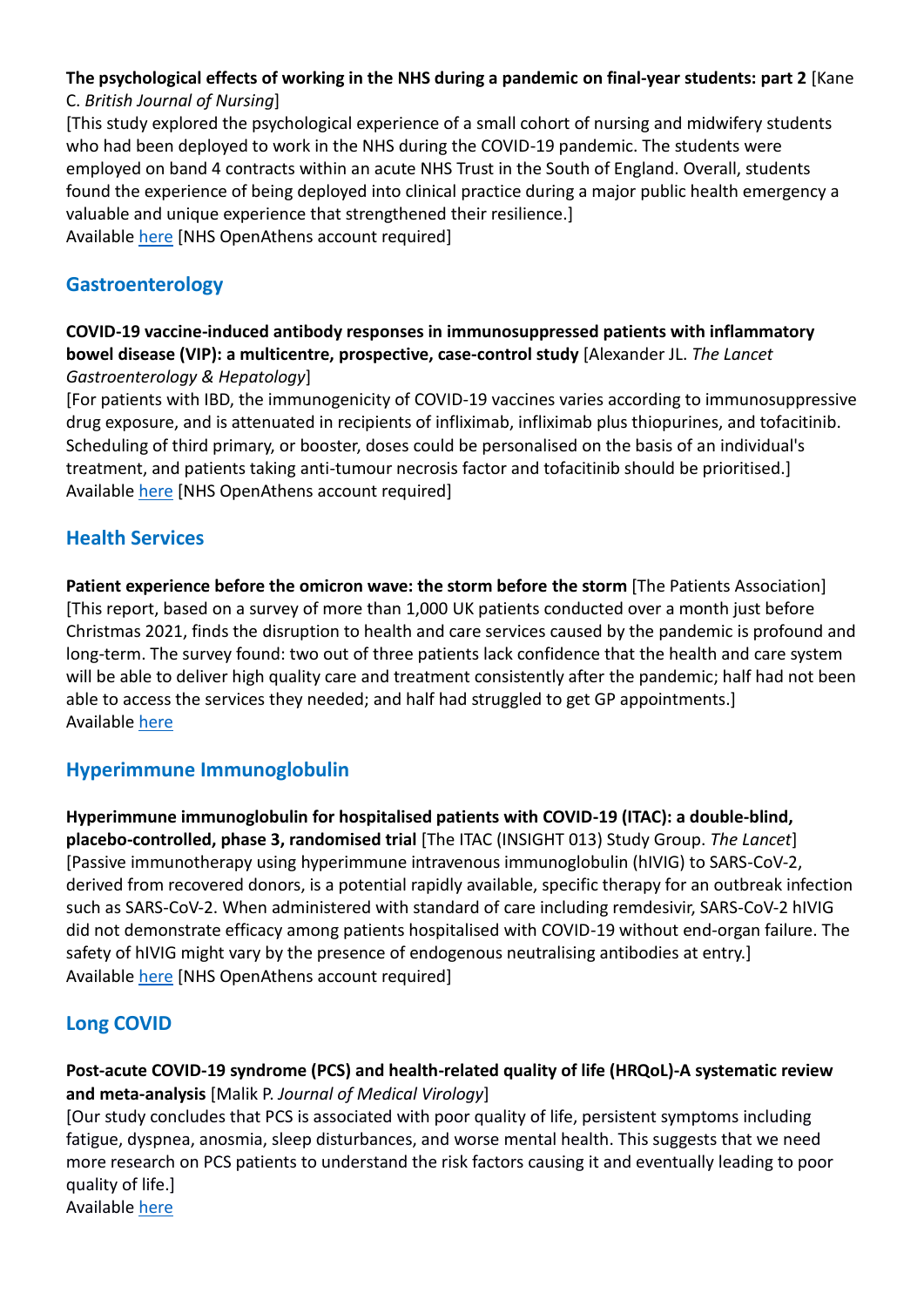#### **Risk of persistent and new clinical sequelae among adults aged 65 years and older during the postacute phase of SARS-CoV-2 infection: retrospective cohort study** [Cohen K. *BMJ*]

[The results confirm an excess risk for persistent and new sequelae in adults aged ≥65 years after acute infection with SARS-CoV-2. Other than respiratory failure, dementia, and post-viral fatigue, the sequelae resembled those of viral lower respiratory tract illness in older adults. These findings further highlight the wide range of important sequelae after acute infection with the SARS-CoV-2 virus.] Available [here](https://www.bmj.com/content/bmj/376/bmj-2021-068414.full.pdf)

# **Guidelines for supporting our NHS people affected by Long COVID** [NHS England and NHS

Improvement] [Guidelines to help NHS line managers and leaders understand what Long COVID is, and how they can support colleagues who are experiencing its symptoms.] Available [here](https://www.england.nhs.uk/publication/guidelines-for-supporting-our-nhs-people-affected-by-long-covid/)

#### **Working with long COVID: Research evidence to inform support** [Chartered Institute of Personnel and Development]

[This report provides evidence to help organisations understand more about long COVID as a long-term fluctuating health condition. It includes insights from individuals who have direct experience of the condition, as well as the views and learnings from HR, health professionals and managers on the measures that can best support people to manage their symptoms and stay in work.] Available [here](https://www.cipd.co.uk/knowledge/fundamentals/relations/absence/long-covid-report)

#### **Long COVID symptoms in SARS-CoV-2-positive adolescents and matched controls (LongCOVIDKidsDK): a national, cross-sectional study** [Berg SK. *The Lancet Child & Adolescent Health*]

[Participants with SARS-CoV-2-positive tests had more long-lasting symptoms and sick leave, whereas participants in the control group had more short-lasting symptoms and worse quality of life. Knowledge of long COVID in adolescents is important to guide clinical recognition and management of this condition.]

Available [here](https://www.thelancet.com/journals/lanchi/article/PIIS2352-4642(22)00004-9/fulltext) [NHS OpenAthens account required]

# **Physical and mental health 3 months after SARS-CoV-2 infection (long COVID) among adolescents in**

**England (CLoCk): a national matched cohort study** [Stephenson T. *The Lancet Child & Adolescent Health*] [Adolescents who tested positive for SARS-CoV-2 had similar symptoms to those who tested negative, but had a higher prevalence of single and, particularly, multiple symptoms at the time of PCR testing and 3 months later. The multiple and varied symptoms show that a multicomponent intervention will be required, and that mental and physical health symptoms occur concurrently, reflecting their close relationship.]

Available [here](https://www.thelancet.com/journals/lanchi/article/PIIS2352-4642(22)00022-0/fulltext)

# **Obstetrics**

#### **COVID-19: Overview of pregnancy issues** [evidence summary from UpToDate] Available [here.](https://www.uptodate.com/contents/covid-19-overview-of-pregnancy-issues) Last updated 22<sup>nd</sup> February

# **COVID-19 antivirals: reporting to the UK COVID-19 Antivirals Pregnancy Registry** [Medicines and Healthcare products Regulatory Agency]

[Drug Safety Update. As the safety of COVID-19 antivirals in pregnancy has not been established, please report any pregnancies which occur during use of an antiviral, including paternal use, to the UK COVID-19 Antivirals Pregnancy Registry.] Available [here](https://www.gov.uk/drug-safety-update/covid-19-antivirals-reporting-to-the-uk-covid-19-antivirals-pregnancy-registry)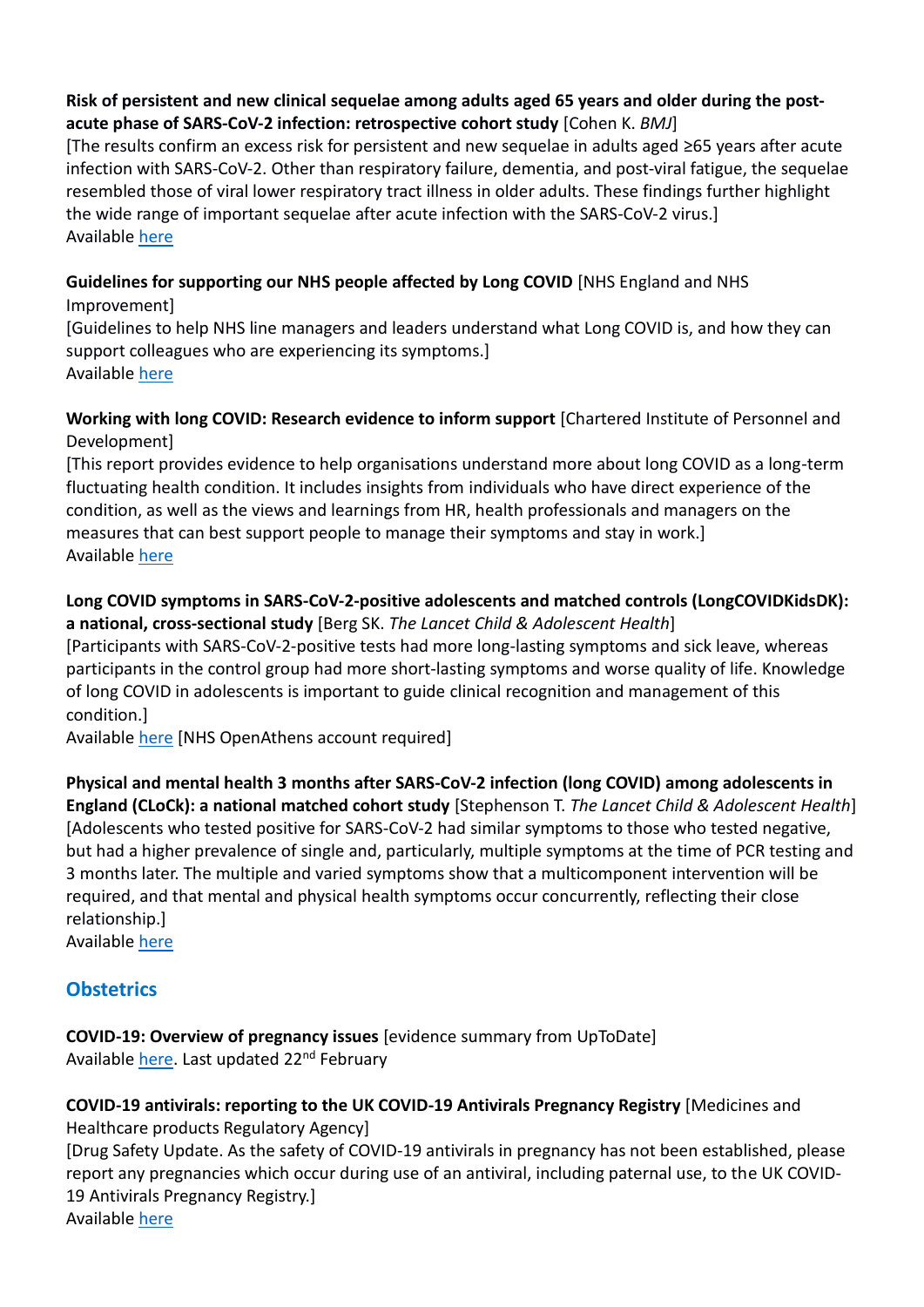# **Psychiatry**

**Clozapine treatment and risk of severe COVID-19 infection** [Ohlis A. *Acta Psychiatrica Scandinavica*] [OBJECTIVE To investigate whether patients with clozapine treatment are at an increased risk of a more severe COVID-19 infection as compared with patients on other antipsychotic drugs. RESULTS No statistically significant differences in outcome rates were found between the two groups of patients. CONCLUSIONS Our results may add support to the present guidelines recommending sustained clozapine treatment during the current COVID-19 pandemic with careful monitoring.] Available [here](https://onlinelibrary.wiley.com/doi/epdf/10.1111/acps.13379)

#### **Psychiatric and neuropsychiatric sequelae of COVID-19 - A systematic review** [Schou. *Brain, Behavior, and Immunity*]

[Forty studies reported anxiety and/or depression, 20 studies reported symptoms or diagnoses of posttraumatic stress disorder (PTSD), 27 studies reported cognitive deficits, 32 articles found fatigue at follow-up, and sleep disturbances were found in 23 studies. Highlighted risk factors were disease severity, duration of symptoms, and female sex. One study showed brain abnormalities correlating with cognitive deficits, and several studies reported inflammatory markers to correlate with symptoms.] Available [here](https://www.sciencedirect.com/science/article/pii/S0889159121002816)

#### **Paediatrics**

#### **Growing problems: What has been the impact of Covid-19 on health care for children and young people in England?** [Quality Watch]

[This analysis from QualityWatch (a Nuffield Trust and Health Foundation programme) shows that the pandemic has led to an unprecedented increase in demand for mental health services for children and young people. Despite children and young people being 10 times less likely to be hospitalised with Covid, the period has had a heavy toll on them. The briefing explains the findings and discusses the potential implications for the younger generation.]

Available [here](https://www.nuffieldtrust.org.uk/public/files/2022-01/growing-problems/)

# **Rheumatology**

#### **Gout and the risk of COVID-19 diagnosis and death in the UK Biobank: a population-based study**

[Topless RK. *The Lancet Rheumatology*]

[There is a paucity of data on outcomes for people with gout and COVID-19. We aimed to assess whether gout is a risk factor for diagnosis of COVID-19 and COVID-19-related death, and to test for sexand drug-specific differences in risk. Gout is a risk factor for COVID-19-related death in the UK Biobank cohort, with an increased risk in women with gout, which was driven by risk factors independent of the metabolic comorbidities of gout.]

Available [here](https://www.thelancet.com/journals/lanrhe/article/PIIS2665-9913(21)00401-X/fulltext) [NHS OpenAthens account required]

# **Speech and Language Therapy**

**Understanding the need for and provision of speech and language therapy services for individuals with post-COVID syndrome in the UK** [Royal College of Speech and Language Therapists] [An updated view on the volume of people requiring speech and language therapy associated with their post-COVID syndrome (or Long COVID), as well as the nature of their needs, and the organisational arrangements in which they receive therapy.] Available [here](https://www.rcslt.org/news/long-covid-and-sustained-impact-reports/)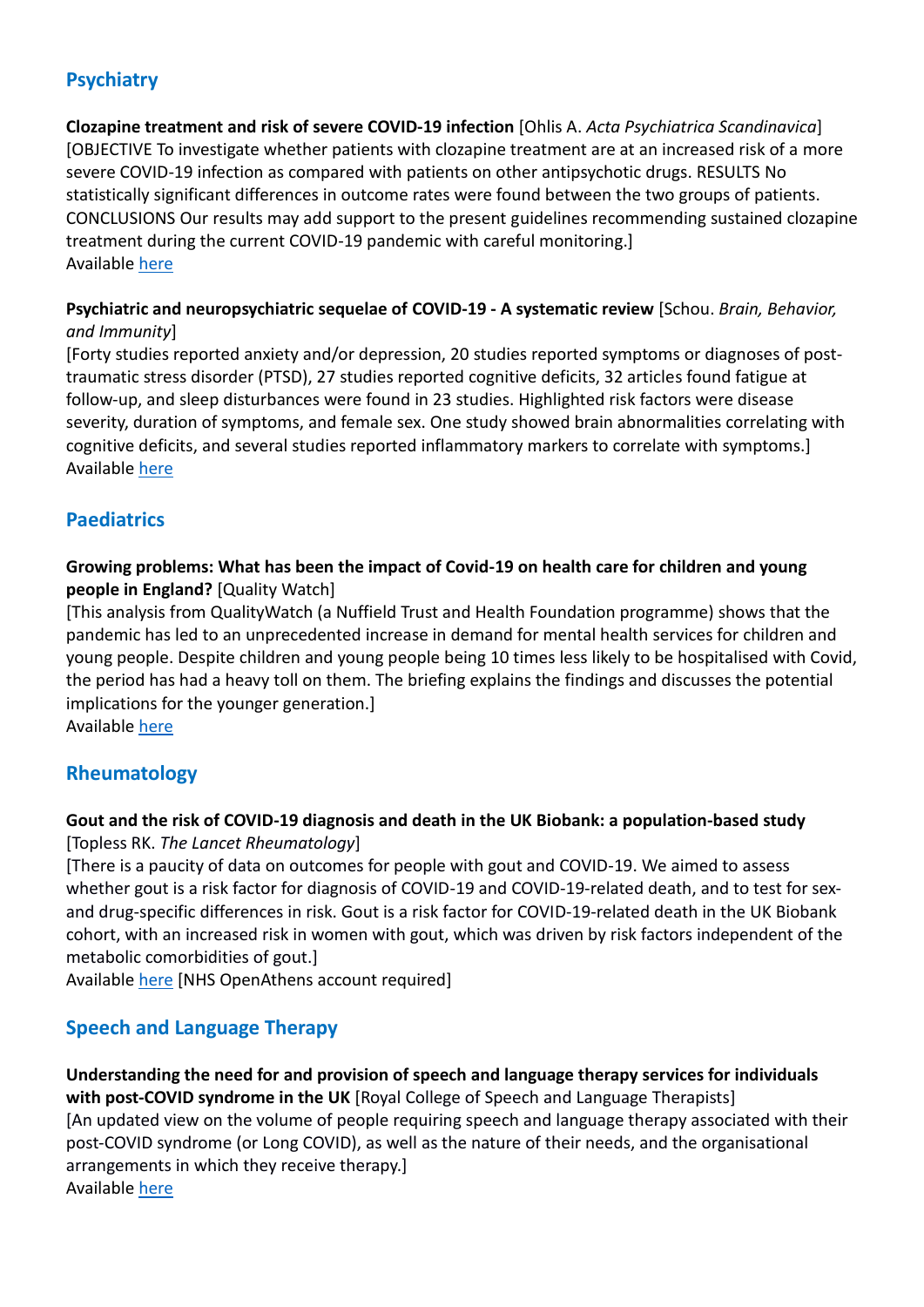#### **The Sustained Impact of COVID-19 on Speech and Language Therapy Services in the UK** [Royal College of Speech and Language Therapists]

[Pressures and demands on services are still exceedingly high, compared with before the start of the pandemic, with some SLTs services reporting that the demand placed upon them is double what it was in 'before-times'. The increase in demand is largely due to addressing the backlog from service closure in the acute stages of the pandemic, combined with later consequences of the redeployment of SLTs and the impact on the independent sector, now facing a heighted degree of referrals.] Available [here](https://www.rcslt.org/news/long-covid-and-sustained-impact-reports/)

# **Vaccination**

**JCVI update on advice for COVID-19 vaccination of children aged 5 to 11** [Department of Health and Social Care]

[JCVI advises a non-urgent offer of two 10 mcg doses of the Pfizer-BioNTech COVID-19 vaccine (Comirnaty®) to children aged 5 to 11 years of age who are not in a clinical risk group. The intention of this offer is to increase the immunity of vaccinated individuals against severe COVID-19 in advance of a potential future wave of COVID-19. Published 16 February 2022] Available [here](https://www.gov.uk/government/publications/jcvi-update-on-advice-for-covid-19-vaccination-of-children-aged-5-to-11/)

**Vaccinating children against COVID-19: the decision process** [Purssell E. *British Journal of Nursing*] [The decision to offer COVID-19 vaccinations to children and young people over the age of 12 years has been the subject of some discussion. Although there have long been anti-vaccination movements, often controversies such as this are the result of a misunderstanding of the process of decision-making and the assessment of risk, rather than a reaction to the vaccine itself.] Available [here](https://search.ebscohost.com/login.aspx?direct=true&AuthType=sso&db=rzh&AN=155187124&custid=ns124597) [NHS OpenAthens account required]

**How well do vaccines protect against Omicron? What the data shows** [UK Health Security Agency] [Data presented in this blog is accurate as of Thursday, February 10, but is subject to change over time. For the latest data on vaccine effectiveness, read the UKHSA's Vaccine Surveillance Reports, published weekly.]

Available [here](https://ukhsa.blog.gov.uk/2022/02/10/how-well-do-vaccines-protect-against-omicron-what-the-data-shows/)

#### **Duration of effectiveness of vaccines against SARS-CoV-2 infection and COVID-19 disease: results of a systematic review and meta-regression** [Feikin DR. *The Lancet*]

[COVID-19 vaccine efficacy or effectiveness against severe disease remained high, although it did decrease somewhat by 6 months after full vaccination. By contrast, vaccine efficacy or effectiveness against infection and symptomatic disease decreased approximately 20–30 percentage points by 6 months. The decrease in vaccine efficacy or effectiveness is likely caused by, at least in part, waning immunity, although an effect of bias cannot be ruled out.] Available [here](https://www.thelancet.com/journals/lancet/article/PIIS0140-6736(22)00152-0/fulltext)

#### **Joint Committee on Vaccination and Immunisation statement on COVID-19 vaccinations in 2022**  [Department of Health and Social Care]

[In January, JCVI published a statement setting out evidence that protection against hospitalisation was being maintained in older adults following booster vaccination, and that the need for and timing of further booster vaccinations would be kept under review. Coronavirus (COVID-19) has disproportionately affected older age groups and those with certain underlying health conditions, particularly those who are immunosuppressed. For this reason, these groups have been prioritised for vaccination.] Available [here](https://www.gov.uk/government/publications/joint-committee-on-vaccination-and-immunisation-statement-on-covid-19-vaccinations-in-2022/)